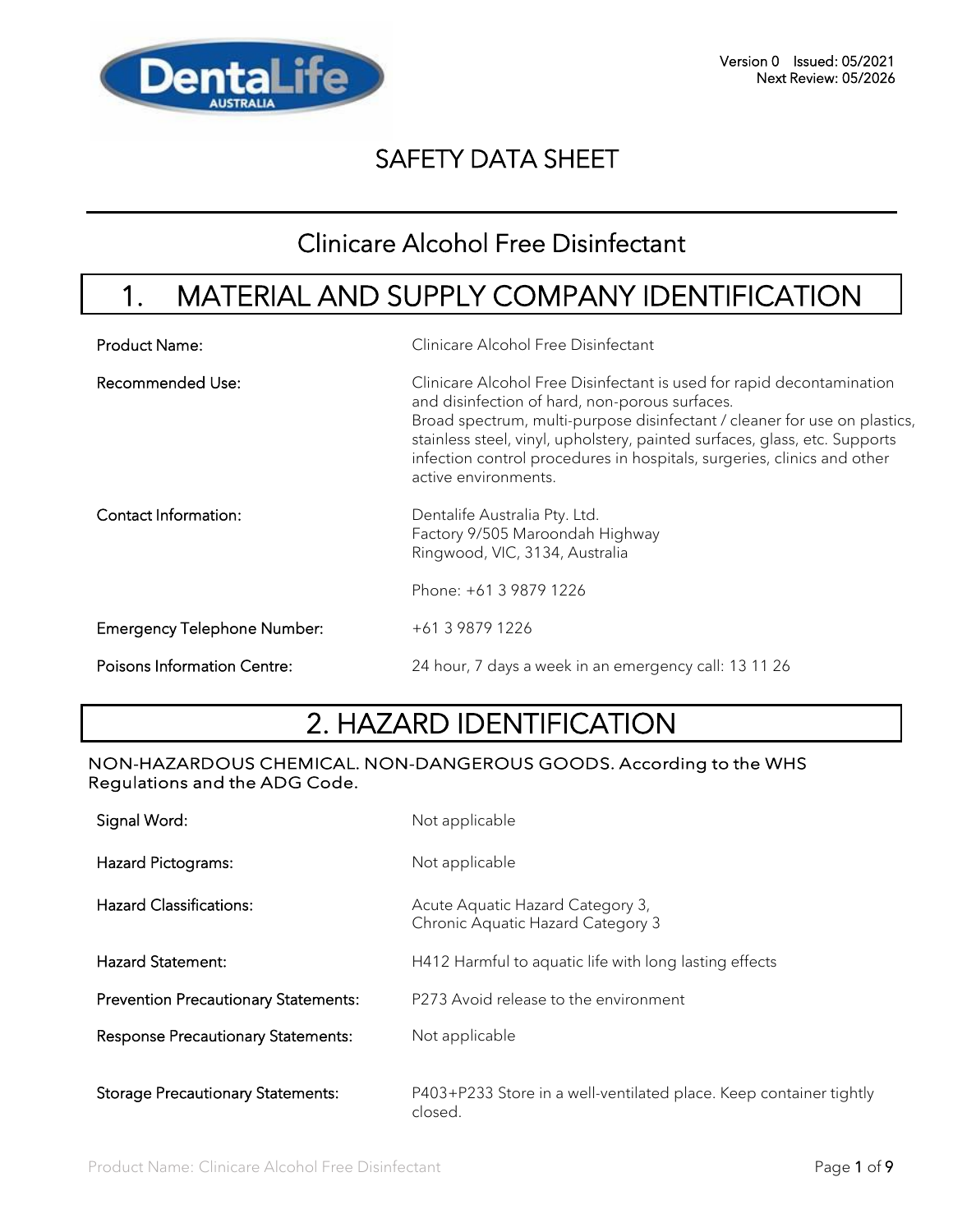

Disposal Precautionary Statements: P501 Dispose of contents/container in accordance with local, regional, national, and international regulations.

Poison Schedule: Not Applicable

#### DANGEROUS GOOD CLASSIFICATION

Not classified as Dangerous Goods by the criteria of the "Australian Code for the Transport of Dangerous Goods by Road & Rail" and the "New Zealand NZS5433: Transport of Dangerous Goods on Land".

## 3. COMPOSITION INFORMATION

CHEMICAL ENTITY CAS NO. PROPORTION % Benzethonium Chloride Cetrimide Polyaminopropyl Biguanide Ingredients determined to be Non-Hazardous -- <10 Water **100** 

121-54-0 8044-71-1 32289-58-0

0.4 0.45 0.1

# 4. FIRST AID MEASURES

If poisoning occurs, contact a doctor or Poisons Information Centre (Phone Australia 131 126, New Zealand 0800 764 766).

| Inhalation:                                       | If fumes, aerosols or combustion products are inhaled remove<br>from contaminated area. Other measures are usually<br>unnecessary                                                                                                       |
|---------------------------------------------------|-----------------------------------------------------------------------------------------------------------------------------------------------------------------------------------------------------------------------------------------|
| Skin Contact:                                     | If skin or hair contact occurs, immediately remove contaminated<br>clothing including footwear. Flush skin and hair with running water<br>(soap if available). Seek medical attention in event of irritation.                           |
| Eye Contact:                                      | If this product comes in contact with eyes:<br>Wash out immediately with water.<br>If irritation continues, seek medical attention.<br>Removal of contact lenses after an eye injury should only be<br>undertaken by skilled personnel. |
| Ingestion:                                        | Immediately give a glass of water.<br>First aid is not generally required. If in doubt, contact a Poisons<br>Information Centre or a doctor.                                                                                            |
| Indication of any immediate medical<br>attention: | Treat symptomatically.                                                                                                                                                                                                                  |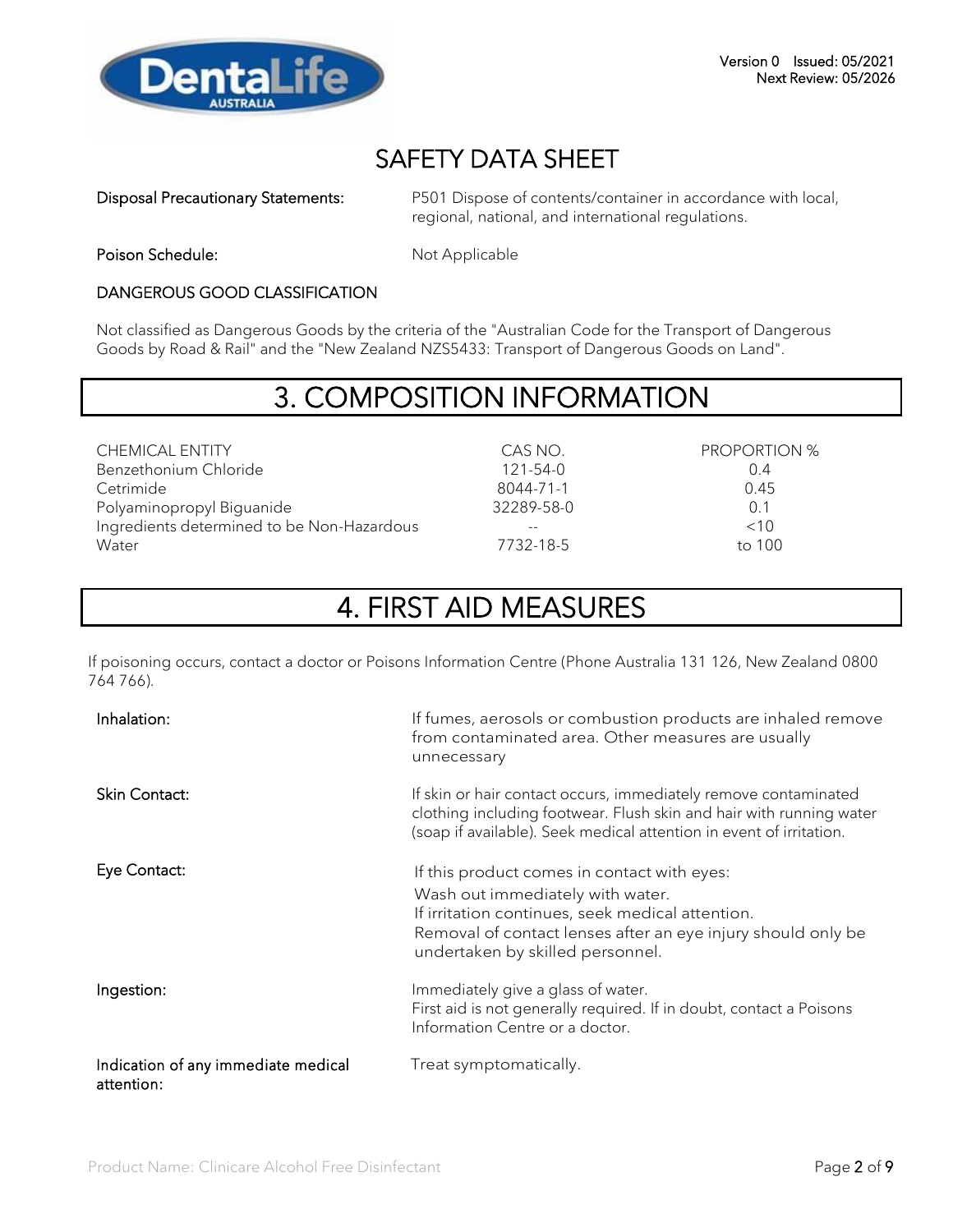

# 5. FIRE FIGHTING MEASURES

| Hazchem Code:          | Not applicable                                                                                                                                                                                                                                                                                                                                                                                                                                                                                                                                             |
|------------------------|------------------------------------------------------------------------------------------------------------------------------------------------------------------------------------------------------------------------------------------------------------------------------------------------------------------------------------------------------------------------------------------------------------------------------------------------------------------------------------------------------------------------------------------------------------|
| Extinguishing Media:   | There is no restriction on the type of extinguisher which may be<br>used. Use extinguishing media suitable for surrounding area.                                                                                                                                                                                                                                                                                                                                                                                                                           |
| Fire Incompatibility:  | Unknown                                                                                                                                                                                                                                                                                                                                                                                                                                                                                                                                                    |
| Fire Fighting:         | Alert Fire Brigade and tell them location and nature of hazard.<br>Wear breathing apparatus plus protective gloves in the event<br>of a fire.<br>Prevent, by any means available, spillage from entering drains<br>or water courses.<br>Use firefighting procedures suitable for surrounding area.<br>DO NOT approach containers suspected to be hot.<br>Cool fire exposed containers with water spray from a protected<br>location.<br>If safe to do so, remove containers from path of fire.<br>Equipment should be thoroughly decontaminated after use. |
| Fire/Explosion Hazard: | Non-combustible.<br>Not considered a significant fire risk, however containers may burn.                                                                                                                                                                                                                                                                                                                                                                                                                                                                   |

# 6. ACCIDENTAL RELEASE MEASURES

| Minor Spills: | Clean up all spills immediately.<br>Avoid breathing vapours and contact with skin and eyes.<br>Control personal contact with the substance, by using<br>protective equipment. Contain and absorb spill with sand,<br>earth, inert material, or vermiculite. Wipe up.<br>Place in a suitable, labelled container for waste disposal.                                                                                                                                                                                                                                                                                                                                                                                                                              |
|---------------|------------------------------------------------------------------------------------------------------------------------------------------------------------------------------------------------------------------------------------------------------------------------------------------------------------------------------------------------------------------------------------------------------------------------------------------------------------------------------------------------------------------------------------------------------------------------------------------------------------------------------------------------------------------------------------------------------------------------------------------------------------------|
| Large Spills: | Moderate hazard.<br>• Clear area of personnel and move upwind.<br>• Alert Fire Brigade and tell them location and nature of hazard.<br>Wear breathing apparatus plus protective gloves<br>• Prevent, by any means available, spillage from entering drains<br>or water course. Stop leak if safe to do so.<br>• Contain spill with sand, earth, or vermiculite.<br>• Collect recoverable product into labelled containers for<br>recycling. Neutralise/decontaminate residue (see Section 13<br>for specific agent). Collect solid residues and seal in labelled<br>drums for disposal.<br>• Wash area and prevent runoff into drains.<br>• After clean-up operations, decontaminate and launder all<br>protective clothing and equipment before storing and re- |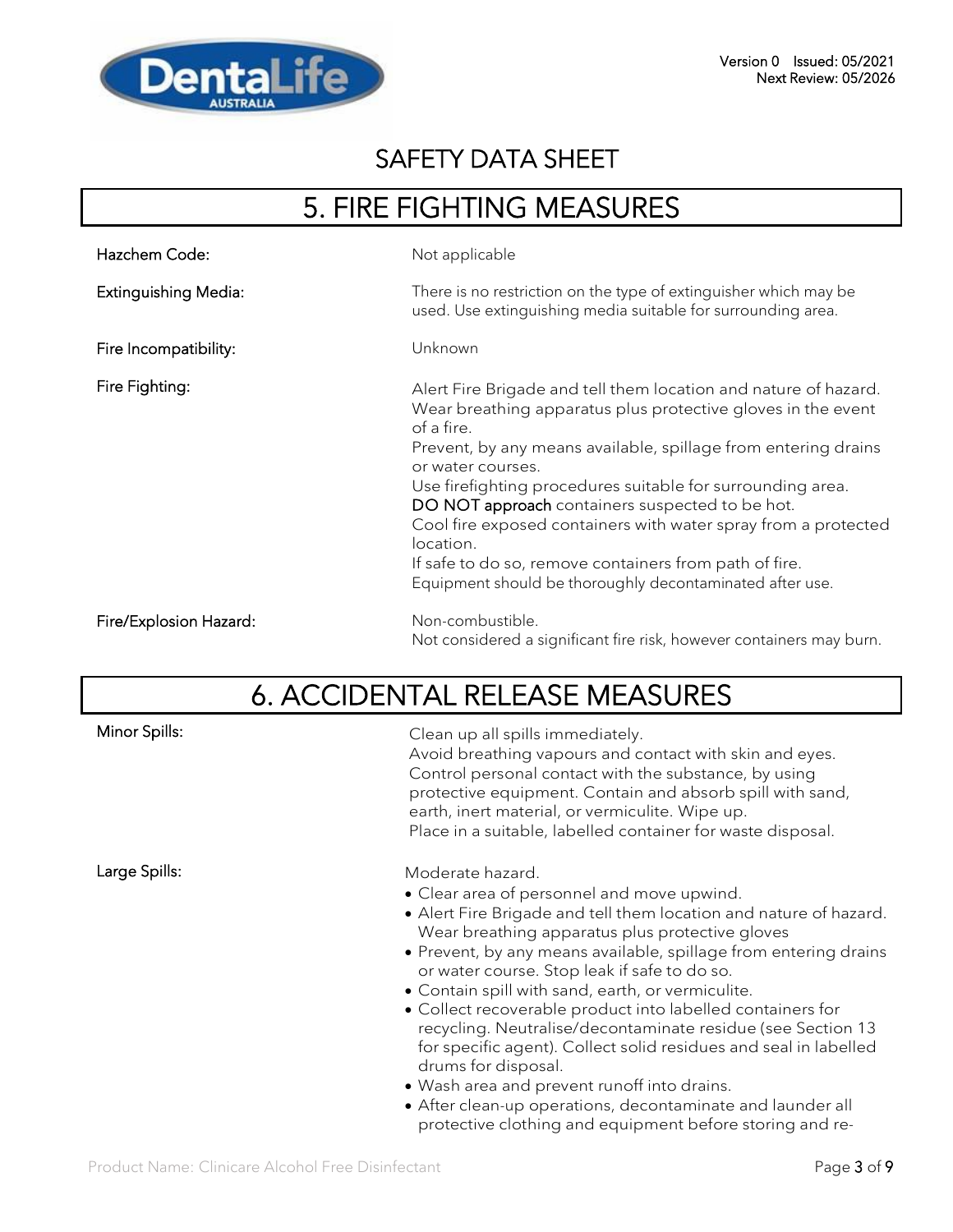

using. If contamination of drains or waterways occurs, advise emergency services.

| Personal precautions, protective    |  |
|-------------------------------------|--|
| equipment and emergency procedures: |  |

See section 8

Environmental precautions: See section 12

# 7. HANDLING AND STORAGE

| Handling:                | Avoid all personal contact, including inhalation.<br>Wear protective clothing when risk of exposure occurs. Use in a<br>well-ventilated area.<br>Avoid contact with moisture.<br>Avoid contact with incompatible materials. When handling, DO<br>NOT eat, drink or smoke. Keep containers securely sealed when<br>not in use.<br>Avoid physical damage to containers.<br>Always wash hands with soap and water after handling.<br>Work clothes should be laundered separately. Launder<br>contaminated clothing before re-use. Use good occupational<br>work practice. Observe manufacturer's storage and handling<br>recommendations contained within this SDS.<br>Atmosphere should be regularly checked against established<br>exposure standards to ensure safe working conditions are<br>maintained.<br>DO NOT allow clothing wet with material to stay in contact with skin. |
|--------------------------|------------------------------------------------------------------------------------------------------------------------------------------------------------------------------------------------------------------------------------------------------------------------------------------------------------------------------------------------------------------------------------------------------------------------------------------------------------------------------------------------------------------------------------------------------------------------------------------------------------------------------------------------------------------------------------------------------------------------------------------------------------------------------------------------------------------------------------------------------------------------------------|
| Storage:                 | Store in a cool, dry, well-ventilated place.<br>Keep containers closed when not in use - check regularly for<br>leaks.                                                                                                                                                                                                                                                                                                                                                                                                                                                                                                                                                                                                                                                                                                                                                             |
| Storage Incompatibility: | None known                                                                                                                                                                                                                                                                                                                                                                                                                                                                                                                                                                                                                                                                                                                                                                                                                                                                         |



+ - May be stored together.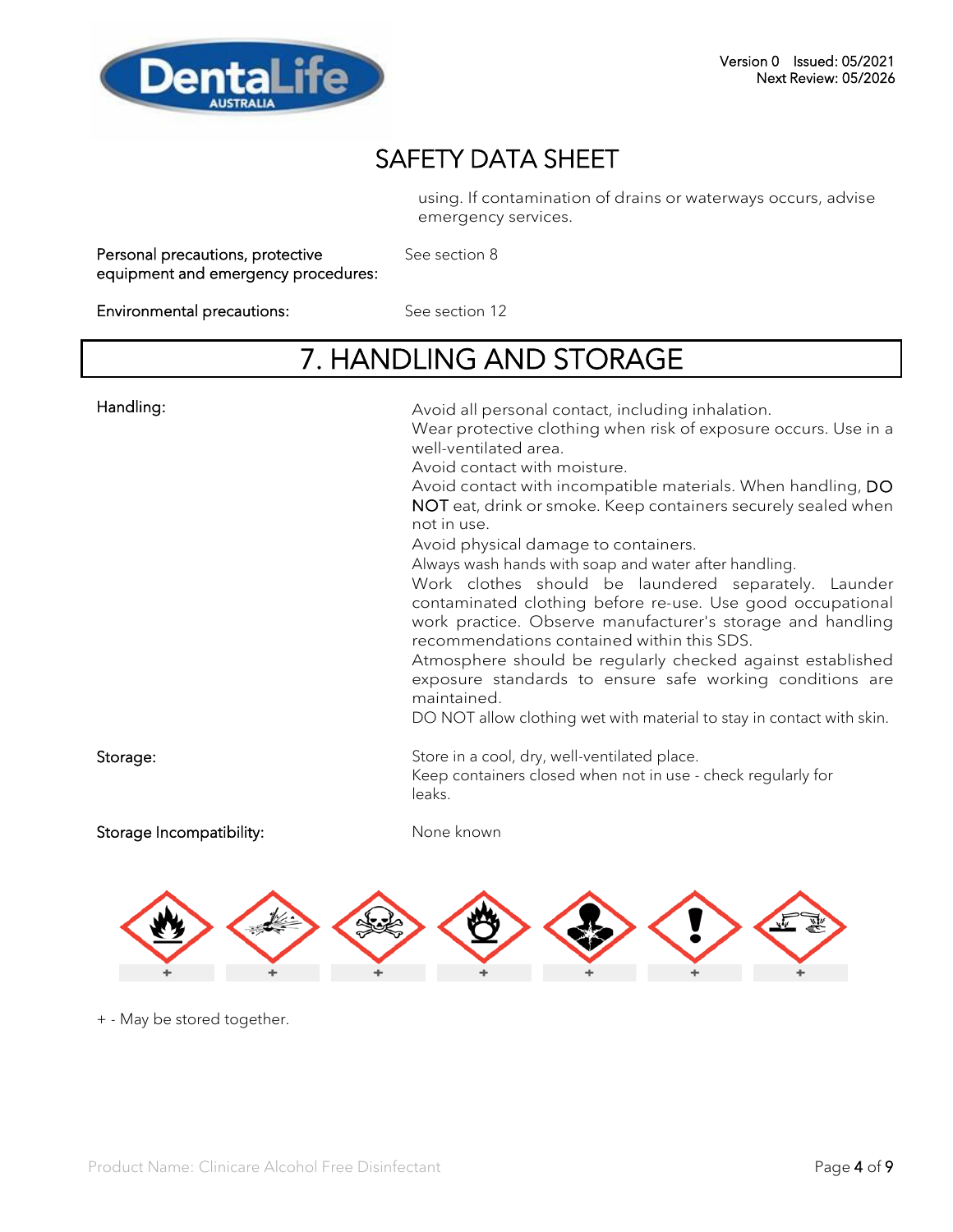

# 8. EXPOSURE CONTROLS / PERSONAL PROTECTION

#### Occupational Exposure Limits (OEL)

Ingredient Data: Not Available

#### Emergency Limits

| Ingredient             | TEEL- .       | TEEL-2        | TEEL-3        |
|------------------------|---------------|---------------|---------------|
| Clinicare Alcohol Free | Not Available | Not Available | Not Available |
| Disinfectant           |               |               |               |

| Ingredient                | <b>Original IDLH</b> | <b>Revised IDLH</b> |
|---------------------------|----------------------|---------------------|
| Benzethonium Chloride     | Not Available        | Not Available       |
| Cetrimide                 | Not Available        | Not Available       |
| Polyaminopropyl Biguanide | Not Available        | Not Available       |

#### Occupational Exposure Banding

| Ingredient                | Occupational Exposure Band | Occupational Exposure Band Limit |
|---------------------------|----------------------------|----------------------------------|
|                           | Rating                     |                                  |
| Benzethonium Chloride     |                            | $\leq 0.01$ mg/m <sup>3</sup>    |
| Cetrimide                 |                            | $\leq 0.01$ mg/m <sup>3</sup>    |
| Polyaminopropyl Biguanide |                            | $\leq 0.01$ mg/m <sup>3</sup>    |

Notes: Occupational exposure banding is a process of assigning chemicals into specific categories or bands based on a chemical's potency and the adverse health outcomes associated with exposure. The output of this process is an occupational exposure band (OEB), which corresponds to a range of exposure concentrations that are expected to protect worker health.

Engineering Controls: General ventilation adequate

Personal Protection Equipment:



Safety glasses with side shields. Chemical goggles.

Contact lenses may pose a special hazard; soft contact lenses may absorb and concentrate irritants.

In the event of chemical exposure, begin eye irrigation immediately and remove contact lens as soon as practicable.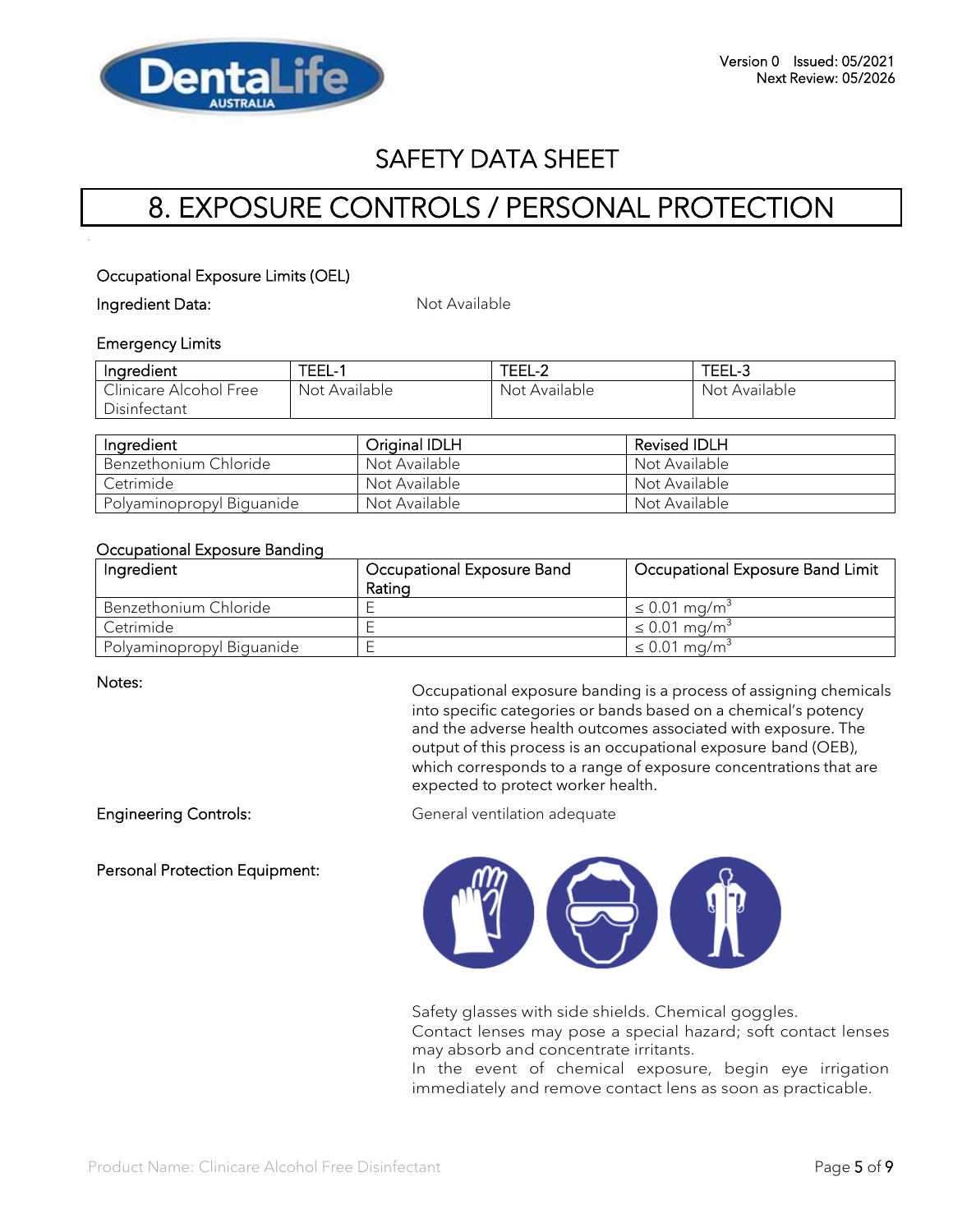

Lens should be removed at the first signs of eye redness or irritation - lens should be removed in a clean environment only after workers have washed hands thoroughly. [CDC NIOSH Current Intelligence Bulletin 59], [AS/NZS 1336 or national equivalent]

See Hand protection below:

Wear chemical protective gloves, e.g., PVC.

Wear safety footwear or safety gumboots, e.g., Rubber NOTE:

Personal hygiene is a key element of effective hand care.

Select gloves tested to a relevant standard (e.g., Europe EN 374, US F739, AS/NZS 2161.1 or national equivalent).

For general applications, gloves with a thickness typically greater than 0.35 mm, are recommended.

Gloves must only be worn on clean hands. After using gloves, hands should be washed and dried thoroughly. Application of a non-perfumed moisturiser is recommended.

Other Protection:

Overalls, P.V.C, apron, skin cleansing cream, eye wash unit.

# 9. PHYSICAL AND CHEMICAL PROPERTIES

Form: Liquid Colour: Colorless Odour: Characteristic odour Solubility: Solubility: Miscible with water Specific gravity: 1 Relative Vapor Density (air=1) Not available Vapour Pressure (20 °C): Not available Flash Point (°C): Not available Flammability Limits (%): Not available Autoignition Temperature (°C): Not available Melting Point/Range (°C): Not available Boiling Point/Range (°C): Not available **pH:** 7 - 9 Viscosity: Not available Total VOC (g/Litre): Not available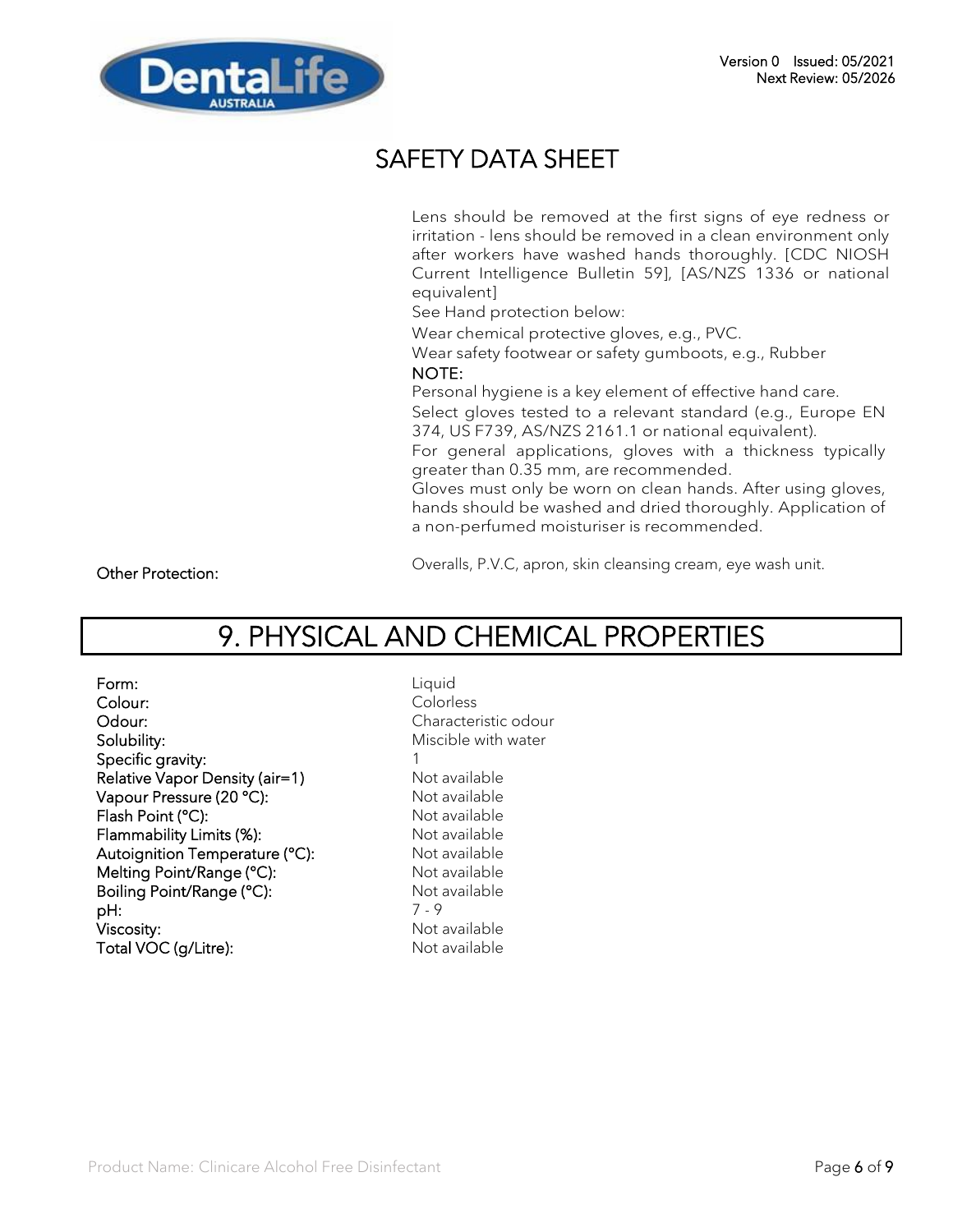

# 10. STABILITY AND REACTIVITY

| <b>Chemical Stability:</b>               | Unstable in the presence of incompatible material.<br>Product is considered stable.<br>Hazardous polymerisation will not occur. |
|------------------------------------------|---------------------------------------------------------------------------------------------------------------------------------|
| Conditions to Avoid:                     | See section 7                                                                                                                   |
| Incompatible Materials:                  | See section 7                                                                                                                   |
| <b>Hazardous Decomposition Products:</b> | See section 5                                                                                                                   |
| Hazardous Reactions:                     | No known hazardous reactions.                                                                                                   |

# 11. TOXICOLOGICAL INFORMATION

No adverse health effects expected if the product is handled in accordance with this Safety Data Sheet and the product label. Symptoms or effects that may arise if the product is mishandled and overexposure occurs are:

| Inhalation:   | The material is not thought to produce adverse health effects or<br>irritation of the respiratory tract (as classified by EC Directives<br>using animal models). Nevertheless, good hygiene practice<br>requires that exposure be kept to a minimum and that suitable<br>control measures be used in an occupational setting.                                  |
|---------------|----------------------------------------------------------------------------------------------------------------------------------------------------------------------------------------------------------------------------------------------------------------------------------------------------------------------------------------------------------------|
| Skin Contact: | Skin contact is not thought to have harmful health effects (as<br>classified under EC Directives); the material may still produce<br>health damage following entry through wounds, lesions or<br>abrasions. Nevertheless, good hygiene practice requires that exposure<br>be kept to a minimum and that suitable gloves be used in an<br>occupational setting. |
| Ingestion:    | The material has NOT been classified by EC Directives or other<br>classification systems as "harmful by ingestion".                                                                                                                                                                                                                                            |
| Eye Contact:  | Although the liquid is not thought to be an irritant (as classified<br>by EC Directives), direct contact with the eye may produce<br>transient discomfort characterised by tearing or conjunctival<br>redness (as with windburn).                                                                                                                              |
| Chronic:      | Not available                                                                                                                                                                                                                                                                                                                                                  |
| Toxicity:     |                                                                                                                                                                                                                                                                                                                                                                |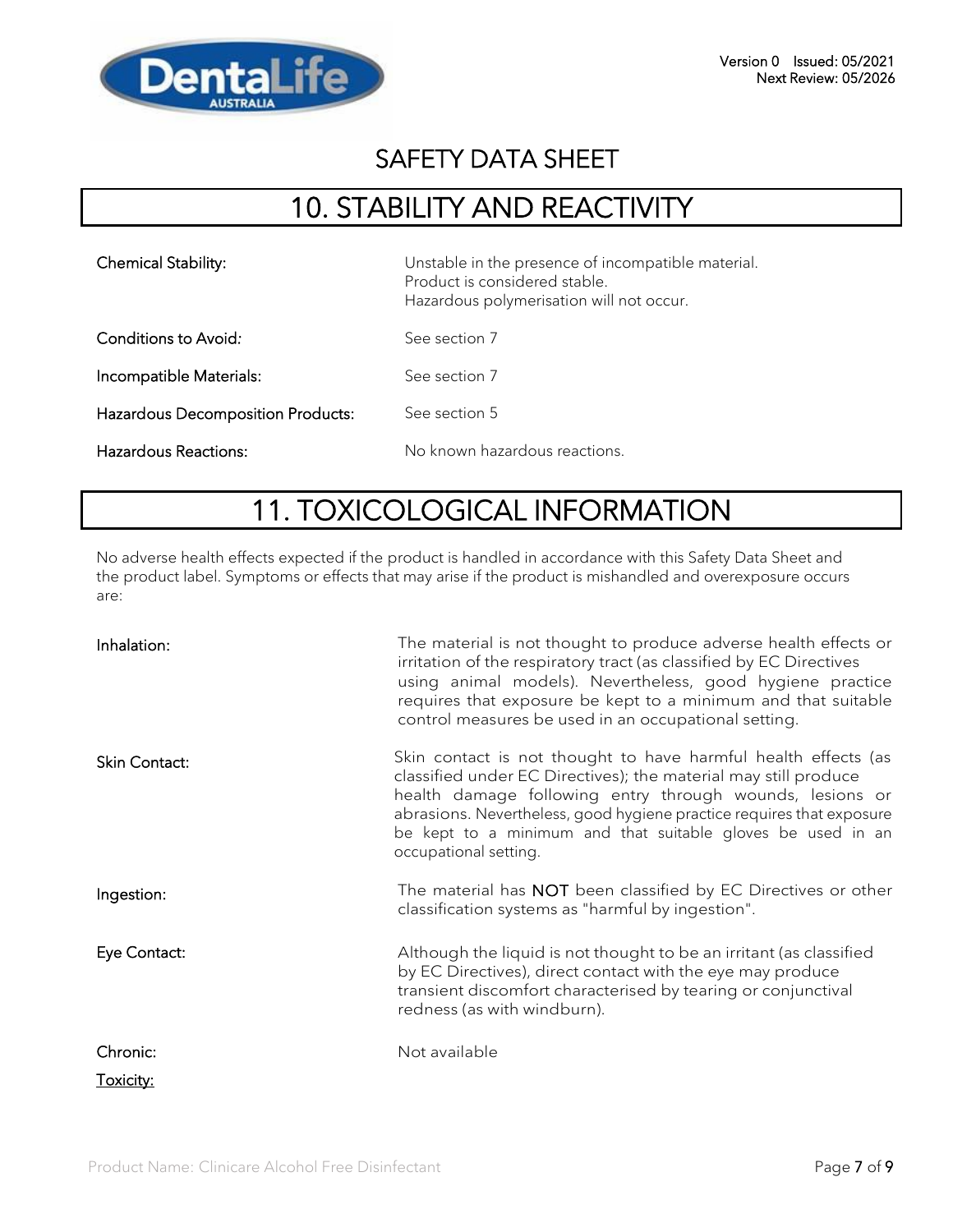

| <b>Clinicare Alcohol Free Disinfectant:</b> | Not available                                                                                                                                                                                                                                                      |
|---------------------------------------------|--------------------------------------------------------------------------------------------------------------------------------------------------------------------------------------------------------------------------------------------------------------------|
| Benzethonium Chloride:                      | Toxicity:<br>Dermal (rabbit) LD50: 3000 mg/kg[2]<br>Oral(Rat) LD50; 295 mg/kg[1]<br>Irritation:<br>Eye (rabbit): 0.03 mg - SEVERE<br>Eye: no adverse effect observed (not irritating)[1]<br>Skin (rabbit): SEVERE*<br>Skin: adverse effect observed (corrosive)[1] |
| Cetrimide:                                  | Toxicity: Not available<br>Irritation: Eye: Severe                                                                                                                                                                                                                 |
| Polyaminopropyl Biguanide:                  | Toxicity: Oral(Rat) LD50; >2000 mg/kg[2]<br>Irritation: Skin (human): Irritant                                                                                                                                                                                     |

*Legend: 1. Value obtained from Europe ECHA Registered Substances – Acute toxicity 2.\* Value obtained from manufacturer's SDS. Unless otherwise specified data extracted from RTECS - Register of Toxic Effect of chemical Substances.*

| Acute Toxicity:                    | Not considered to be toxic.                 |
|------------------------------------|---------------------------------------------|
| Respiratory or Skin Sensitisation: | Not expected to be respiratory sensitiser.  |
| Carcinogenicity:                   | Not considered to be carcinogenic.          |
| Reproductivity:                    | Not considered to be toxic to reproduction. |

# 12. ECOLOGICAL INFORMATION

| Ecotoxicity:                                   | No information available                                     |
|------------------------------------------------|--------------------------------------------------------------|
| Persistence and Degradability:                 | No data available                                            |
| <b>Bioaccumulation Potential:</b><br>Mobility: | No information available<br>No information available         |
| <b>Environmental Protection:</b>               | Prevent this material entering waterways, drains and sewers. |